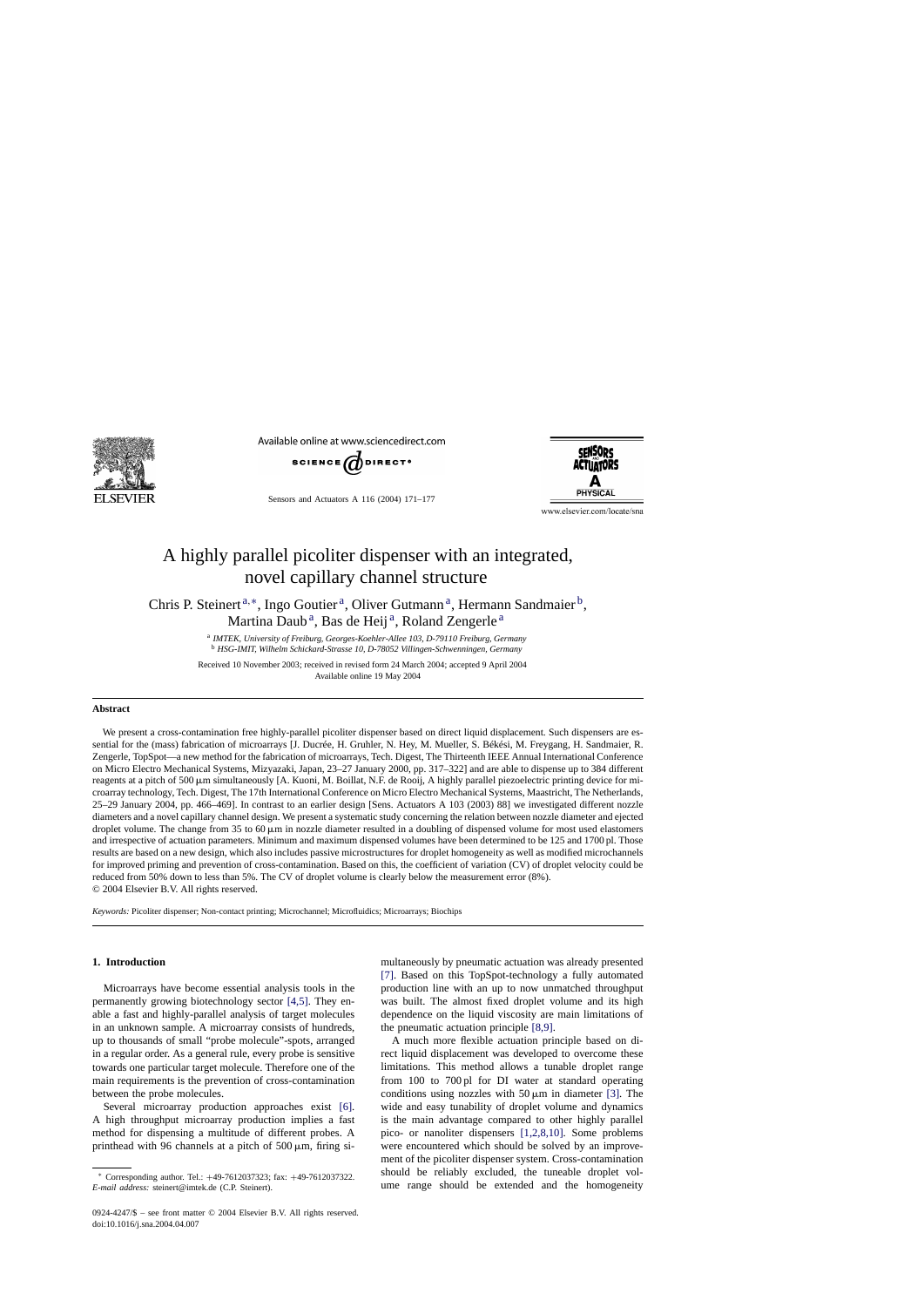of droplet volume and speed in one array should be improved.

A TopSpot printhead and the used direct liquid displacement principle are shown in Fig. 1. Core of the Topspot printheads is a micromachined silicon layer, sandwiched between two pyrex layers. The reagents are filled into the reservoirs formed by the upper glass layer. Capillary channels draw the reagents to the center print window, into the nozzles. The nozzle inlets are covered by an elastomer material. A piezo-stack actuator moves a hard plastic piston, which is placed onto the elastomer causing a displacement of the elastomer into the nozzle inlets. Droplet dynamics and volume can be tuned by speed and amplitude of the piezo movement [\[3\].](#page-6-0) Wetting of the nozzle area respectively a leakage of the nozzles during actuation is prohibited by a hydrophobic coating. A solution based process described by Breisch et al. [\[11\]](#page-6-0) was used to apply the coating to the nozzle area.

A central point of the operation is the order of elastomer placement and printhead filling. The reagents can be filled into the printhead before or after the elastomer is placed into the print window. A high risk of cross-contamination between the reagents is present, if the elastomer is placed after the printhead is filled (Fig. 2a).

The risk of cross-contamination can be excluded by placing the elastomer first. This seals the capillary channels from each other before they are filled with the reagents. This approach was not practicable with the prior design because the nozzles, which are the air exits, got filled with liquid before



Fig. 1. The TopSpot picoliter dispenser: (a) cross-section of printhead with an inserted elastomer and piston, (b) 24 channel printhead and its print window, and (c) actuation: left: printhead filling and elastomer placement; middle: printing based on direct liquid displacement; right: nozzle refilling.



Fig. 2. Filling of printhead and elastomer placement: (a) filling of printhead first: high risk of cross-contamination, (b) elastomer placement first: a trapped air bubble leads to a malfunction of the direct liquid displacement, (c) photographs of an empty nozzle inlet, and (d) a filled nozzle inlet with the trapped air bubble. The nozzle inlets are covered by a clear elastomer to enable an optical control.

all air was displaced out of the capillary channels (Fig. 2b). The result was a trapped air bubble, which nearly filled out the entire nozzle inlet. Photographs of a nozzle inlet before and after filling are shown in Fig. 2c and d. Now we present a new, two-level capillary channel design which overcomes that problem. Additional passive microstructures and adaptations of capillary channel lengths were integrated in a new printhead design to improve droplet homogeneity.

## **2. Experimental**

## *2.1. Printhead fabrication*

The basic fabrication process was already described in [\[7\].](#page-6-0) All microfluidic structures are etched into silicon by four DRIE (ASE standard process) steps. The processed  $380 \mu m$  thick silicon layer is sandwiched between two anodically bonded pyrex layers, which are structured by ultrasonic drilling. The upper, 2 mm thick pyrex layer forms the reservoirs and the print window. The  $150 \mu m$  thick bottom pyrex layer seals the capillary channels. [Fig. 3](#page-2-0) shows a cross-section of the printhead with all the geometries. Five fundamental microfluidic structures have to be etched into the silicon layer:

- 1. Capillary channels on bottom and top side.
- 2. Nozzles on bottom side.
- 3. Nozzle inlets on top side.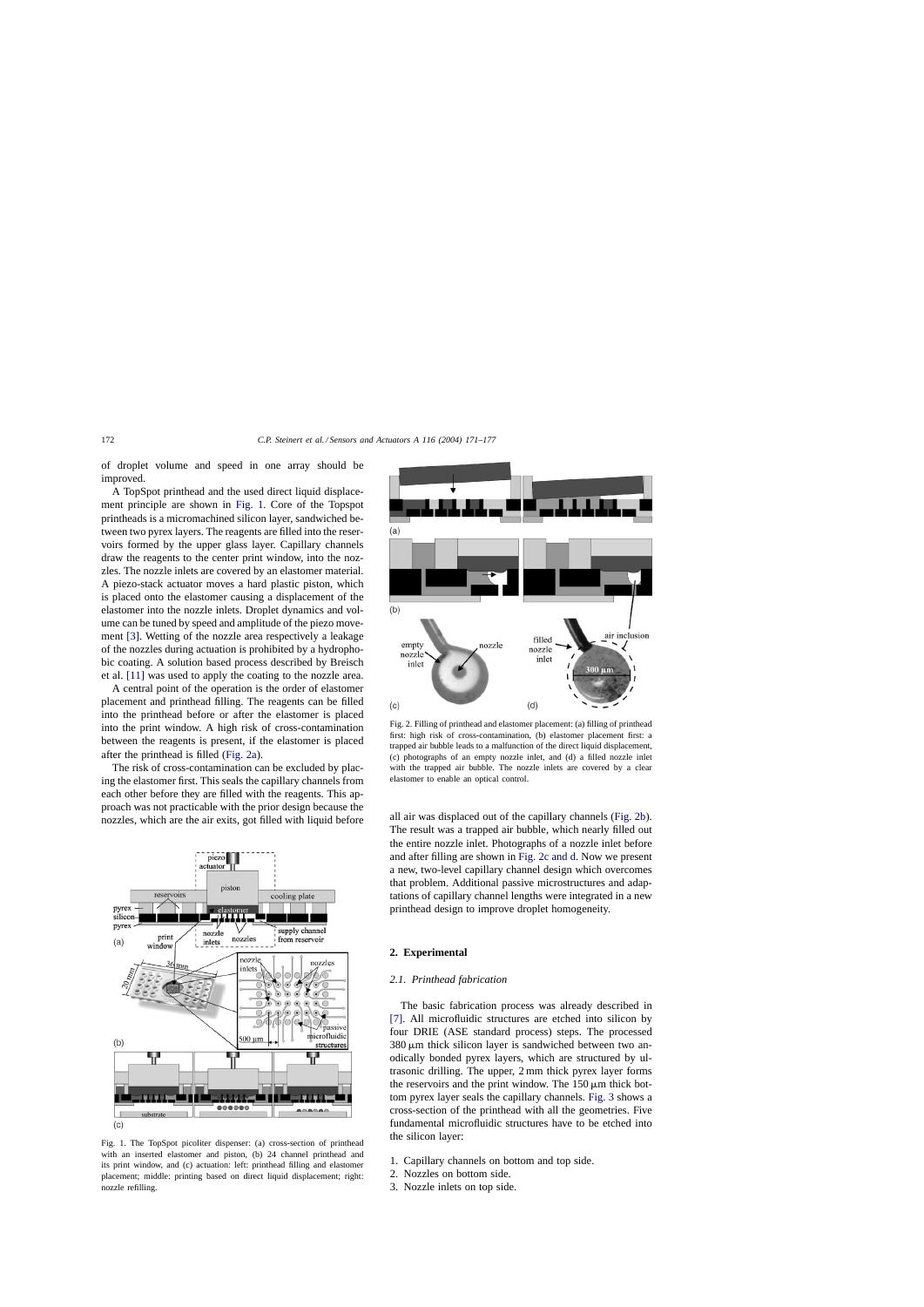<span id="page-2-0"></span>

Fig. 3. Cross-section and geometries of the fabricated printheads.

- 4. Webs around nozzle inlets to enable novel two-level capillary channel structure.
- 5. Vias from bottom to top side to connect reservoirs, capillary channels and nozzle inlets.

The process flow is depicted in Fig. 4.

## *2.2. Printhead preparation*

Before actuation can take place, the printhead has to be filled and an elastomer has to be inserted into the print window. The elastomer can be placed before or after the printhead is filled. Both approaches were evaluated.

A transparent elastomer was used to enable the optical verification of the filling procedure. To achieve a sensitive



Fig. 4. Process flow for manufacturing the TopSpot printheads. Silicon oxide and photo resist were used as mask layers.

cross-contamination check fluorescent dyes were used as print medium. DI-water alternating with  $15 \mu M$  Dyomics<sup>®</sup> DY-550 solved in a 10% glycerol solution were filled into the printhead.

First experiments were performed with an elastomer placement after the printhead was filled. In the past, special shaped elastomers were used for a controlled elastomer lowering [\[3\]. I](#page-6-0)n contrast to that, a bearing area for the elastomer was integrated in the new improved design. This enables the usage of unshaped elastomer plates, which can be fabricated in a much easier and more reproducible way. Due to the bearing area the elastomer can be placed without causing cross-contamination. A controlled vertical movement of the piston allows a lowering of the elastomer without a slope. This minimizes the risk of cross-contamination during the elastomer placement. Fig. 5a–c illustrates this principle.

Printheads with a hydrophobic coating in the print window and without were used. The hydrophobic coating was applied by placing the printhead for 1 h at room temperature in an HMDS atmosphere. To avoid a hydrophobic coating in the capillary channels, nozzle inlets and nozzles, these structures (see Fig. 5d) were filled with DI water before the coating process began.

Further experiments were performed to evaluate the second approach, where the elastomer is placed before the reagents are filled into the printhead. Therefore, a new, two-level capillary channel design was developed to overcome the problems of trapped air bubbles. [Fig. 6](#page-3-0) shows the working principle of the new, two-level capillary channel structure. The lower level is self-filled by capillary forces first, followed by the upper level which is filled in reverse direction.

The two filling steps of upper and lower level were decoupled for a better control and observation of the filling



Fig. 5. Added elastomer bearing area to enable elastomer placement without slope: (a) placement of elastomer, (b) elastomer placed in printhead. Elastomer is supported by the bearing area and it does not get in contact with reagents in nozzle inlets in this stage. (c) Lowering of elastomer without slope by controlled movement of piston, (d) photograph of print window with nozzle area and elastomer bearing area.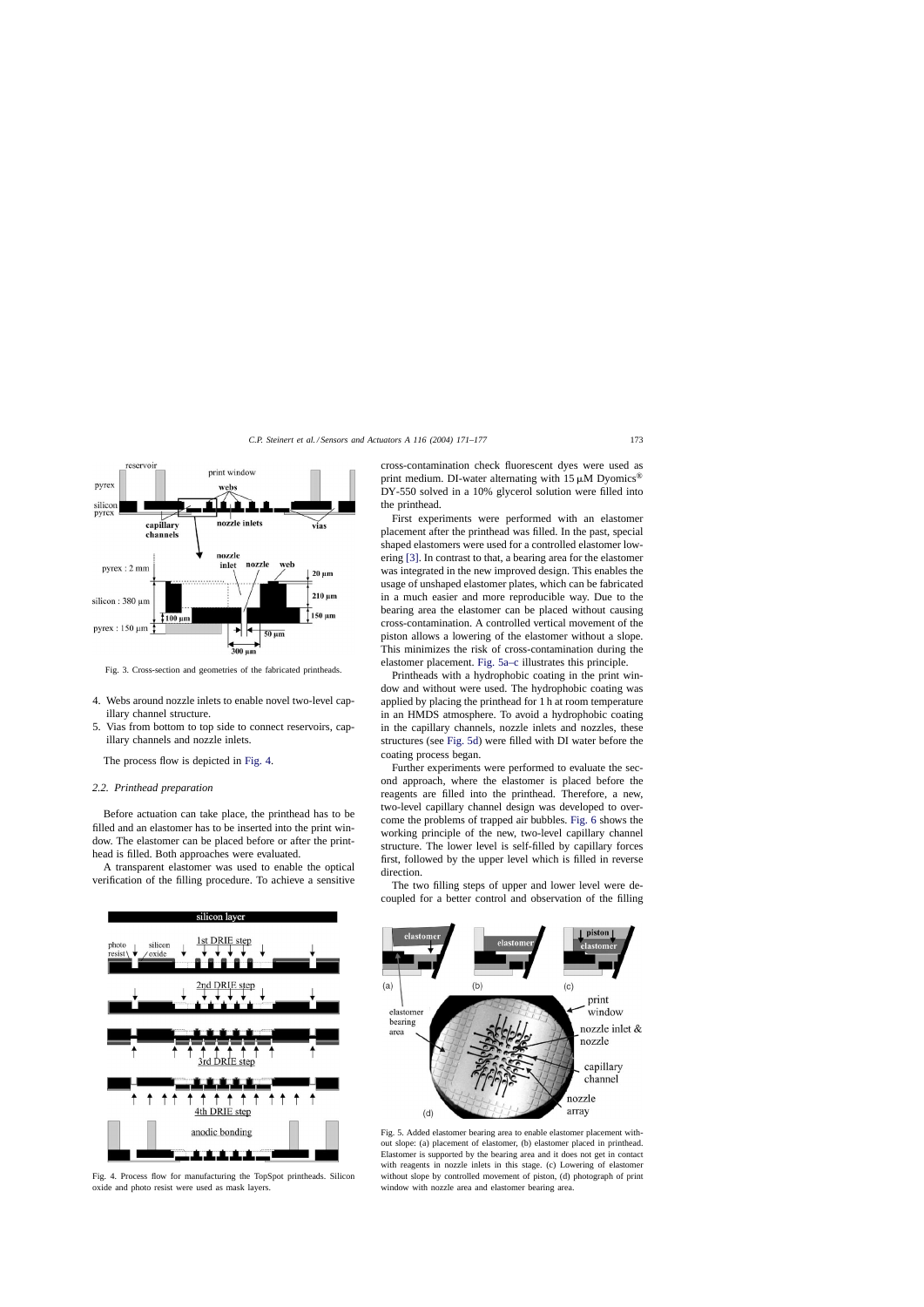<span id="page-3-0"></span>

Fig. 6. Working principle of the new two-level capillary channel design: (a and b) self-filling of lower level, (c) the displaced upper level causes the liquid to stop after self-filling of the lower level. A small pressure pulse onto the corresponding reservoir initiates the filling of the upper level. (d) Filling of upper level in reverse direction, displacing air out of the printhead through a passive air outflow channel.

process. The upper level and the decoupling of the two filling steps were realized by adding a small web around the nozzle inlet. Due to a small step between web and nozzle inlet, the liquid can not be drawn into the upper level by itself. This causes the liquid to stop, after the lower level is self-filled. The second filling step of the upper capillary channel level is manually initiated by a small pressure pulse onto the corresponding reservoir (Fig. 6c). The larger diameter of the nozzle inlet compared to the width of the inlet channel makes sure that here the liquid is pushed out highest. This means, that the liquid gets at first in contact with the elastomer at the center of the nozzle inlet. After contact between liquid and elastomer the capillary forces can act again and the liquid is drawn in reverse direction through the upper level (Fig. 6d). This way, the air is displaced away from the nozzle inlet, out of the printhead through the passive air outflow channels. An SEM photograph of the new design is shown in Fig. 7.



Fig. 7. SEM photograph of the new printhead design.

## *2.3. Printing*

Droplet flight was observed with a stroboscopic camera (Visit Video Stroboskop MOCRON-RT). Only one row of six nozzles was observed to enable a concise observation of droplet homogeneity. The droplet diameters were measured by analyzing the camera recordings with an image analysis software. Considering lighting gradients and motion blur of the flying droplets we assume a resulting measurement error of 8% for the droplet volume.

The droplet volume can be tuned by piezo stack amplitude and droplet speed is adjusted by actuators velocity [\[3\].](#page-6-0) Droplet speed has to be adjusted for a stable operation. Stable operation means that exactly one droplet is ejected from each nozzle. If the piezo speed is too low, the droplets do not tear off and if it is too high, satellite droplets appear. Nozzle diameters of 35, 40, 45, 50, 55 and 60  $\mu$ m were evaluated. Piezo stroke and speed were measured with a laser vibrometer (Polytec Fiber Interferometer OFV 512).

Additionally the influence of elastomer hardness was determined. Sylgard® 184 (PDMS) and Sylgard® 186 silicone elastomers (Dow Corning®) were used. Their hardness was varied by different mixing ratios of the elastomer base and "Dow Corning® 200 Fluid 50 cS". Table 1 lists all used elastomers.

Table 1 Different mixing ratios of used elastomer types

| Binerent mixing ratios of asea enatomer types |                                        |                                 |                                  |                |
|-----------------------------------------------|----------------------------------------|---------------------------------|----------------------------------|----------------|
| Elastomer                                     | Elastomer base                         |                                 | $200^{\circ}$ Fluid 50 cS (wt.%) | Hardness (ShA) |
|                                               | Sylgard <sup>®</sup> 184 (PDMS) (wt.%) | Sylgard <sup>®</sup> 186 (wt.%) |                                  |                |
|                                               | 100                                    |                                 |                                  | 50             |
|                                               |                                        | 100                             |                                  | 33             |
|                                               |                                        | 80                              | 20                               | 18             |
|                                               |                                        | 60                              | 40                               |                |
|                                               |                                        |                                 |                                  |                |

Dow Corning® Sylgard® 186 elastomer base was mixed with "Dow Corning® Fluid 50 cS" to reduce the hardness.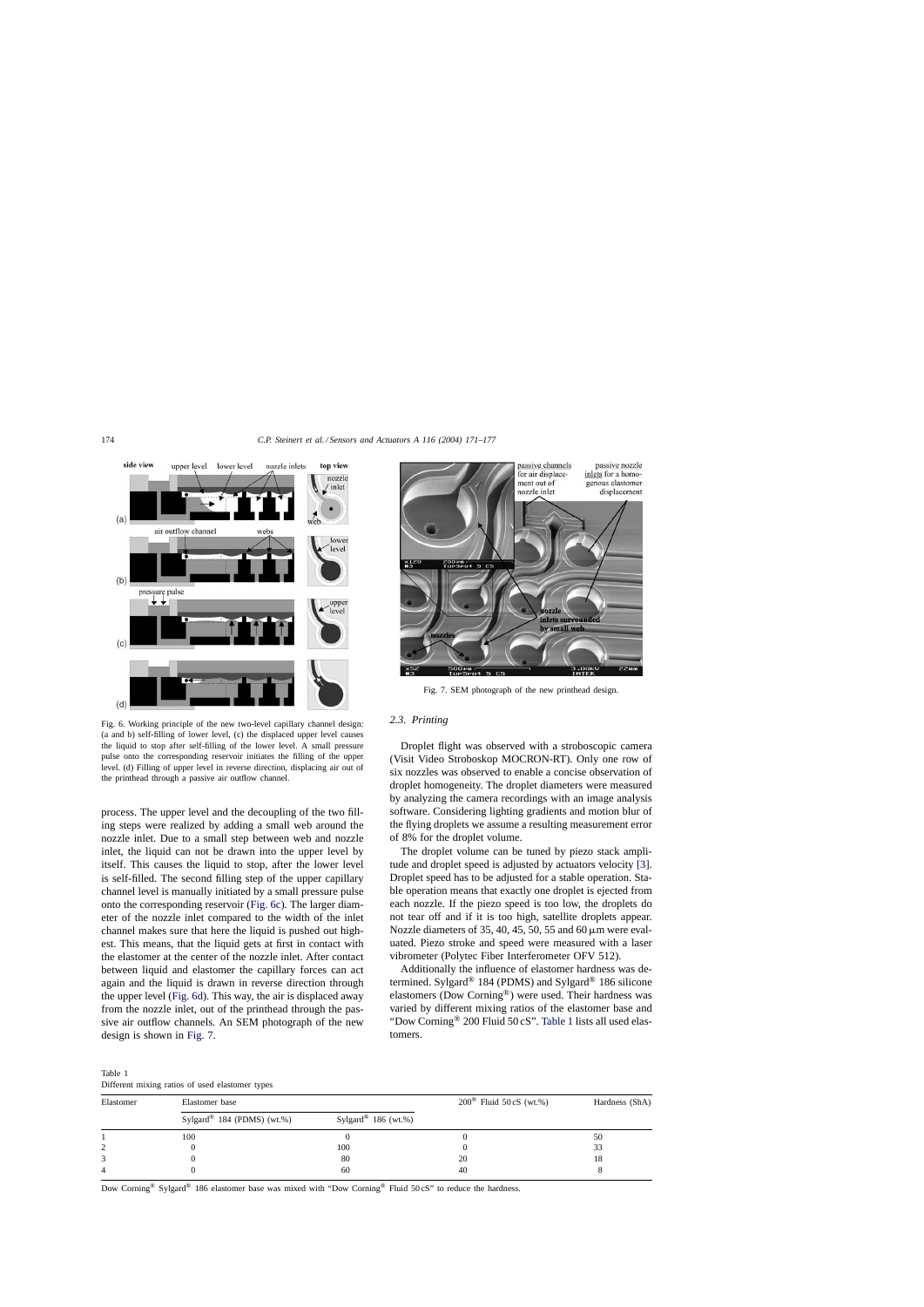## <span id="page-4-0"></span>**3. Results and discussion**

#### *3.1. Cross-contamination*

Problems were encountered when the elastomer was placed into the print window after the printhead was filled. Already the optical control showed a cross-contamination between the reagents when an uncoated printhead was used. This observation was confirmed by the results of the fluorescence reader, shown in Fig. 8a. Each one of 10 printhead preparations led to a cross-contamination during elastomer placement. We could avoid in some cases cross-contamination by using the hydrophobic coated printheads. Cross-contamination could be detected again, when the elastomer was placed with a too large slope or if the hydrophobic coating degenerated. Three of ten preparations of the hydrophobic coated printheads led to a cross-contamination. Since the reliable exclusion of cross-contamination is a fundamental requirement for printing microarrays, the test series was stopped after 10 experiments. Concluding, cross-contamination could be avoided but not reliably excluded (Fig. 8b) when the elastomer was placed after printhead filling. To exclude



Fig. 8. Cross-contamination check. Water alternating with  $15 \mu M$ Dyomics® DY 550 solved in 10% glycerol solution was filled into a 24 channel printhead. Then the elastomer was inserted: (a) a mixing between the reagents was observed if a printhead without a hydrophobic coating was used and (b) if a hydrophobic coated printhead is used, cross-contamination can be prevented.



Fig. 9. Optical control of the new capillary channel filling method. Three photographs of a nozzle inlet show different steps of the filling process. The inlet was covered by a transparent elastomer: (a) empty nozzle inlet, (b) the lower level of the nozzle inlet got self-filled and the liquid stopped, and (c) after a short pressure pulse onto the corresponding reservoir (cf. [Fig. 5\)](#page-2-0) the upper level is self-filled in reverse direction. The air is displaced out of the printhead through the passive channel structures shown in [Fig. 7.](#page-3-0)

cross-contamination reliably it is necessary to place the elastomer before the printhead is filled. The new two-level capillary channel design, shown in [Fig. 6,](#page-3-0) made it for the first time possible to fill the nozzle inlets reliably without generating an air inclusion. Fig. 9 shows three nozzle inlets at different filling stages.

## *3.2. Printing performance*

Prior printhead designs led to different characteristic patterns of ejected droplet rows. The responsible mechanisms were already described [\[3\].](#page-6-0) In consequence a passive nozzle inlet row was added and the incoming channel length were adapted in the new improved design (Fig. 10a). The result was a reduction of the CV of droplet speed from 50% down to less than 5% at stable operation (Fig. 10b). At the



Fig. 10. New improved printhead design and resulting droplet homogeneity: (a) improved printhead design. A row of passive nozzle inlets was added and the channel lengths were adapted due to conclusions of prior publications [\[3\]. \(](#page-6-0)b) Six droplets ejected by one nozzle row. Typical CVs of droplet speed below 5% could be observed at stable operation. (c) The droplet volume can be tuned in a range from 200 to 1400 pl, using nozzle diameters of  $50 \mu m$ . Even at these extremes of ejectable droplet volumes the CV of droplet speed did not exceed 8%.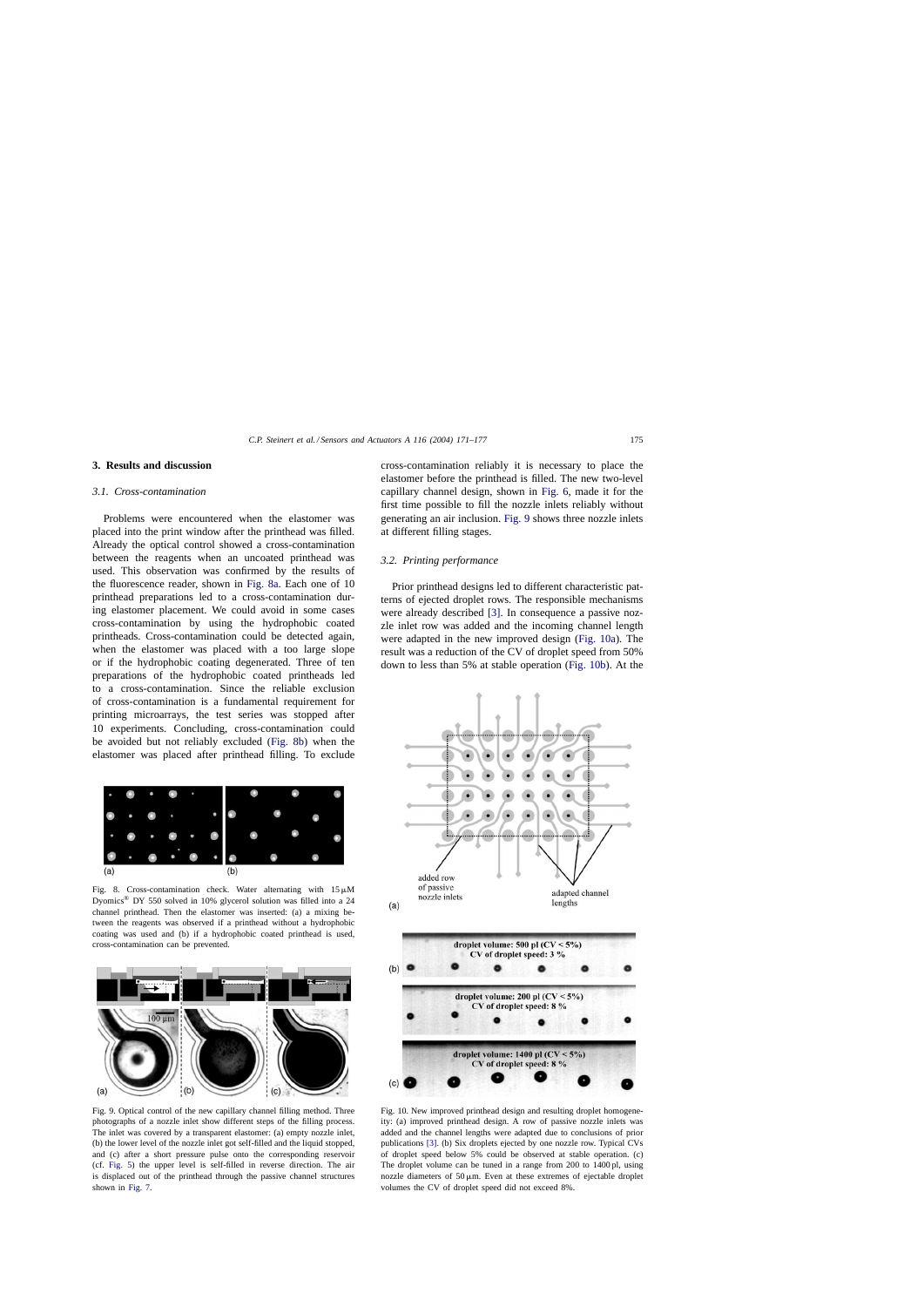<span id="page-5-0"></span>extremes of ejectable droplet volume range CV was slightly higher (8%, cf. [Fig. 10c\).](#page-4-0)

The volume deviation was below the measurement error of 8% even at a CV of droplet speed of 50% [\[3\].](#page-6-0) The experiments with the new printhead design showed again volume deviations clearly below the measurement error. The relative droplet volume deviation of one specific nozzle in 50 consecutive ejections was below 1%.

## *3.3. Nozzle diameter and elastomer hardness*

A linear relation between nozzle diameter and droplet volume was found, as shown in Fig. 11. The deviation of droplet volumes of five different experiments at constant piezo stroke was maximum 8%. Between the experiments the printhead was cleaned and the elastomer was replaced.

With a piezo stroke of less than  $3 \mu m$  it was not possible to achieve stable droplet ejection. The used piezo actuator enables a maximum stroke of  $9 \mu m$ . This led to a working range of  $3-9 \mu m$  for all experiments.

The experiments with the three silicone elastomers ("elas-tomers 2–4", cf. [Table 1\)](#page-3-0) basing on Sylgard<sup>®</sup> 186 showed that the droplet volume is doubled at constant piezo stroke by increasing the nozzle diameter from 35 to 60  $\mu$ m. For example, droplet volume is doubled from 450 to 900 pl using the 33 ShA hard "elastomer 2" or doubled from 850 to 1700 pl by using the softest "elastomer 4" at constant piezo stroke of  $9 \mu m$ . This also shows that by decreasing the elastomer hardness the ejectable droplet volume range can be increased dramatically.

The doubling of droplet volume was not observed for the Sylgard® 184 based, 50ShA hard "elastomer 1". Here the droplet volume increased from 270 to 400 pl by increasing



Fig. 11. Measured droplet volumes versus nozzle diameter at given elastomer hardnesses. The elastomers listed in [Table 1](#page-3-0) were used. The two highlighted areas indicate the tunable droplet volume ranges for two elastomer types, when piezo stroke is varied between minimum  $(3 \mu m)$  and maximum (9  $\mu$ m) and nozzle diameter is varied between 35 and 60  $\mu$ m. The light grey area shows the tunable droplet volume range, using the softest elastomer. The dark grey area shows the tuneable range, using the hardest elastomer.

the nozzle diameter from 35 to 60  $\mu$ m at a piezo stroke of  $9 \mu m$ .

Summarized, the maximum ejectable droplet volume of 1700 pl can be dispensed by using the soft "elastomer 4", a nozzle diameter of 60  $\mu$ m and a piezo stroke of 9  $\mu$ m. A droplet with a minimum droplet volume of 125 pl can be ejected by printing with the harder "elastomer 1", a nozzle diameter of  $35 \mu m$  and a piezo stroke of  $3 \mu m$ .

## **4. Conclusion**

Droplets with tuneable volumes from 125 to 1700 pl were ejected in stable operation by using elastomers of different hardnesses, nozzle diameters from  $35$  to  $60 \mu m$  and a piezo stroke between 3 and 9  $\mu$ m. The volume range can be enlarged even further by using a piezo with a larger stroke, nozzles with larger diameters or a weaker elastomer. With this, the spotsize of the microarray can easily be adapted to the substrate surface properties.

The droplet volume deviation of six droplets in a row was clearly below the measurement error of 8%. Experiments have to be performed to investigate the (in)dependence of droplet volume on liquid viscosity.

When the elastomer is placed after the printhead is filled, cross-contamination could only be avoided if a hydrophobic coated printhead was used. Still, cross-contamination could not be excluded for all experiments.

Cross-contamination could be excluded reliably by a new two-level capillary channel design which allows an elastomer placement before the printhead is filled. A first test design for proof of principle, which allows a manual initiation of the second filling step. A self-filling of the two-level capillary channel is possible by justifying the ends of upper and lower level of the new capillary channel structure.

The added passive microfluidic structures to the printhead design led to a more homogenous elastomer displacement into the nozzle inlets. Based on this the CV of droplet speed could be reduced from 50% [\[3\]](#page-6-0) down to less than 5%.

The current development allows the use of the presented technology for a highly flexible microarray production.

## **Acknowledgements**

This work was supported by grants from the German Ministry of Science and Technology, BMBF project nanoMAP 0312001D.

## **References**

[1] J. Ducrée, H. Gruhler, N. Hey, M. Mueller, S. Békési, M. Freygang, H. Sandmaier, R. Zengerle, TopSpot—a new method for the fabrication of microarrays, Tech. Digest, The Thirteenth IEEE Annual International Conference on Micro Electro Mechanical Systems, Mizyazaki, Japan, 23–27 January 2000, pp. 317–322.